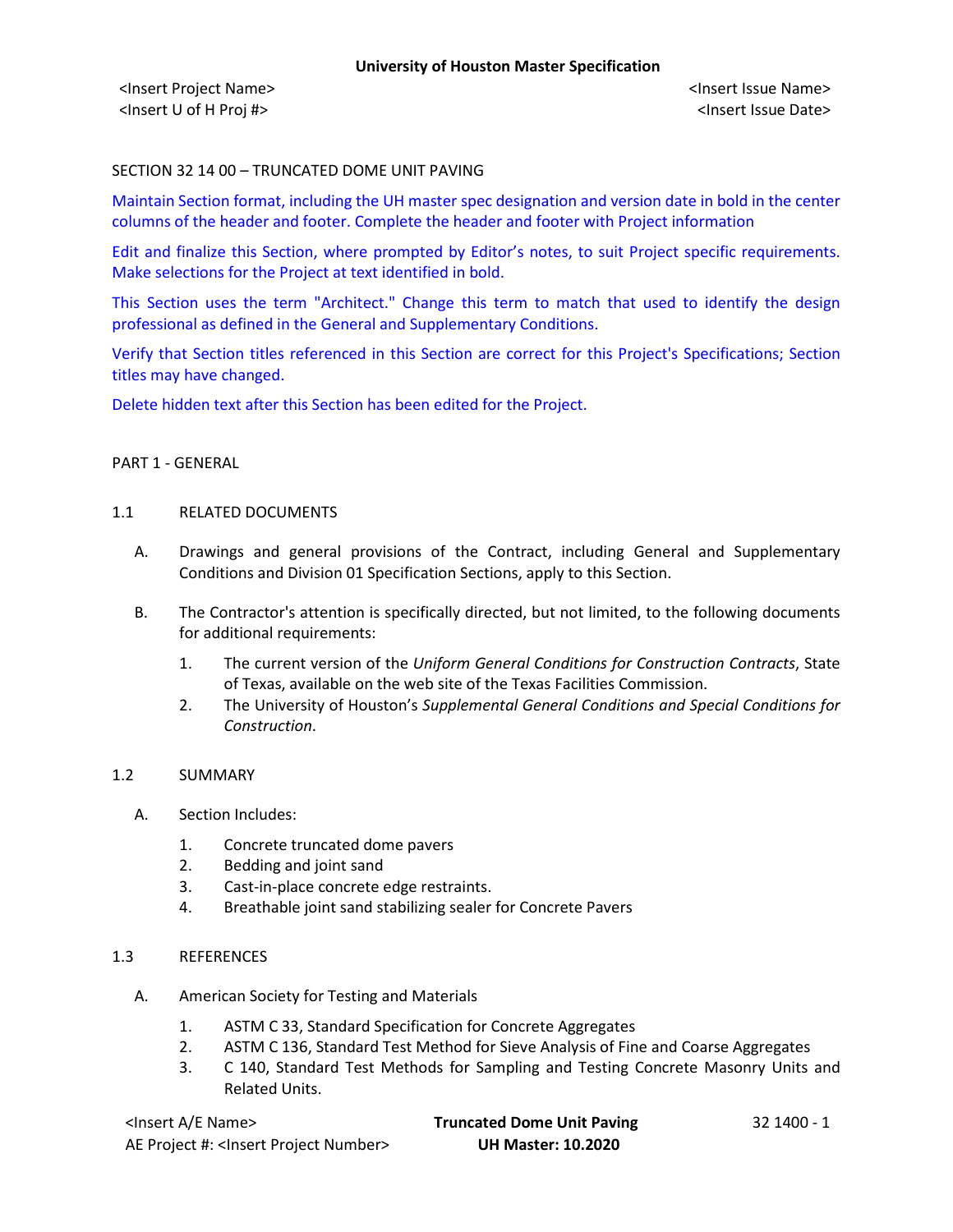<Insert Project Name> <Insert Issue Name> <Insert U of H Proj #> <Insert Issue Date>

- 4. ASTM C 144, Standard Specification for Aggregate for Masonry Mortar.
- 5. C 936, Specification for Solid Interlocking Concrete Paving Units.
- 6. C 979, Standard Specification for Pigments for Integrally Colored Concrete.
- 7. ASTM D 698, Standard Test Methods for Laboratory Compaction Characteristics of Soil Using Standard Effort (12,400 ft-lbf/ft3).
- 8. ASTM D 1557, Standard Test Methods for Laboratory Compaction Characteristics of Soil Using Modified Effort (56,000 ft-lbf/ft3).
- 9. C 1645, Standard Test Method for Freeze-thaw, and De-icing Salt Durability of Solid Concrete Interlocking Paving Units.
- 10. ASTM D 2940, Standard Specification for Graded Aggregate Material For Bases or Subbases for Highways or Airports
- B. Interlocking Concrete Pavement Institute (ICPI)
	- 1. ICPI Tech Spec Technical Bulletins

### 1.4 PREINSTALLATION MEETINGS

A. Pre-installation Conference: Conduct conference at Project site in accordance with the requirements of Section 01 3100 "Project Management and Coordination."

### 1.5 SUBMITTALS

- A. Concrete Truncated Dome Pavers:
	- 1. Submit manufacturer's product literature, installation instructions, and material safety data sheets.
	- 2. Submit four sample units of each paver type representative of size, shape, color, and finish, indicating color variation and texture range expected in finished installation.
	- 3. Submit manufacturer's certification of conformance to ASTM standards.
	- 4. Submit manufacturer's certification of compliance with Texas Accessibility Standards 705.1, including test reports demonstrating compliance with minimum color contrast requirements.
- B. Submit shop drawings and details: Indicate materials, thicknesses, sizes, finishes, shapes, edge restraints, perimeter conditions, expansion, and control joints.
	- 1. Indicate layout and pattern describing materials, expansion joints, geotextile location, layout and drain locations and installation details and methods.
	- 2. Indicate relationships of paving joints to adjoining materials, fixtures, and assemblies.
- C. Bedding and Jointing Sand:
	- 1. Submit sieve analysis results in accordance with ASTM C 136 for bedding and joint sand.
	- 2. Provide supplier name, source and type of sands used for bedding and jointing.
- D. Breathable Joint Sand Stabilizing Sealer:

| <lnsert a="" e="" name=""></lnsert>                  | <b>Truncated Dome Unit Paving</b> | 32 1400 - 2 |
|------------------------------------------------------|-----------------------------------|-------------|
| AE Project #: <lnsert number="" project=""></lnsert> | <b>UH Master: 10.2020</b>         |             |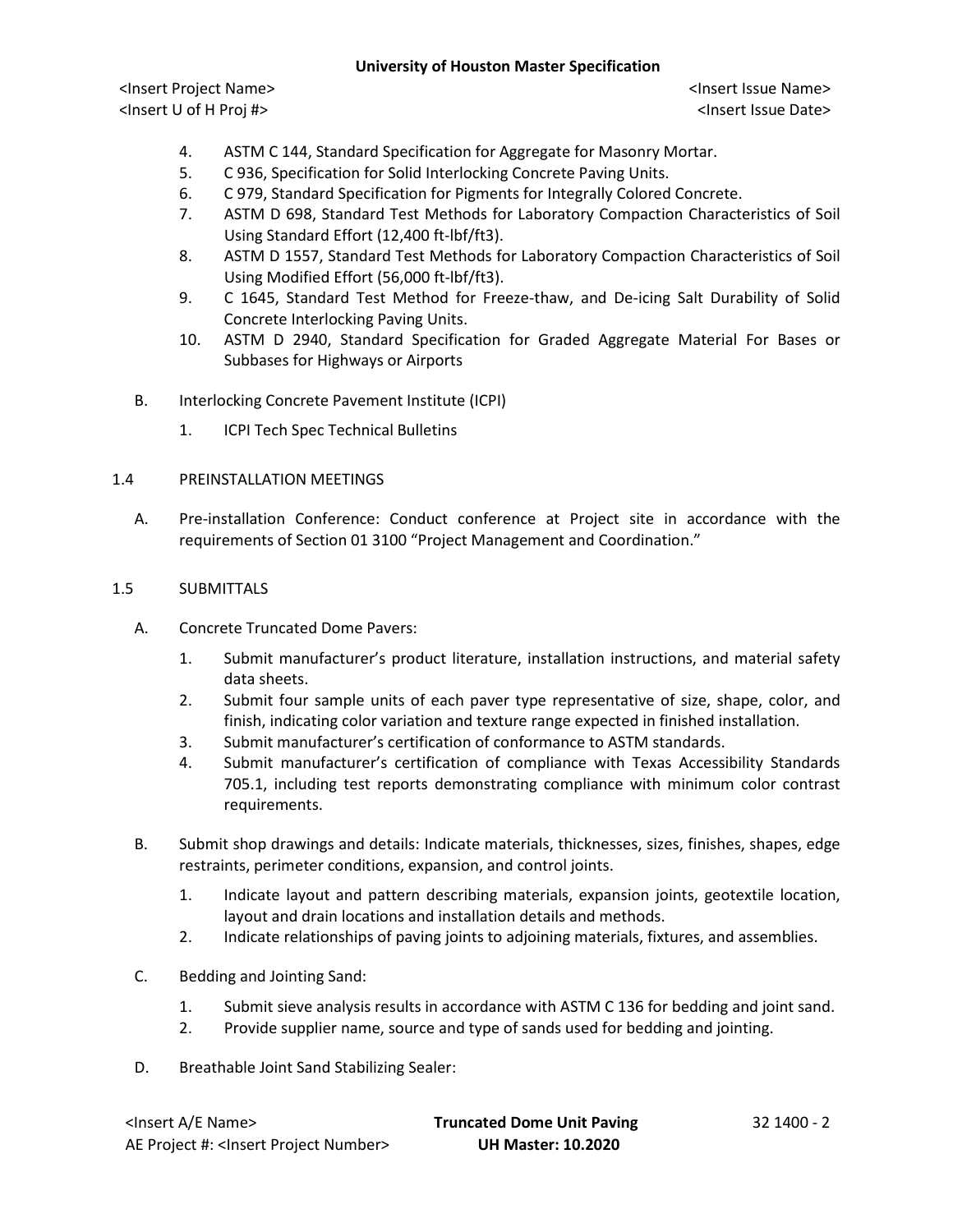- 1. Submit manufacturer's product literature, installation instructions, and material safety data sheets.
- 2. Submit manufacturer's certification of conformance to ASTM standards.

# 1.6 INFORMATIONAL SUBMITTALS

- A. Qualification Data for Installer.
- B. Based on evaluation of comprehensive tests performed by a qualified testing agency, for unit pavers, indicating compliance with ASTM C 936.

### 1.7 QUALITY ASSURANCE

- A. Paving Installer Qualifications:
	- 1. Three years' experience of sand set concrete pavers installed.
		- a. Provide job references from projects similar in size and design to this Project. Provide Client names, postal address, phone, fax, and email address
- B. Mockups: Build mockups to verify selections made under Sample submittals, to demonstrate aesthetic effects, and to set quality standards for materials and execution
	- 1. Install a 2 foot by 4-foot area of pavers on a prepared substrate including edge restraint to illustrate component application including pattern and edge details.
	- 2. When required, provide a separate mock-up for each paver type and bonding pattern.
	- 3. Use mock-up to determine pre-compaction bedding sand level, joint sizes, lines, laying pattern(s), color and texture range, joint sand stabilizers, and joint sand color and installation.
	- 4. Do not start Work until Architect has approved mock-up.
	- 5. Approved mock-up is the standard by which appearance, workmanship, substrate preparation and material application will be judged.
	- 6. Document approved mock up with photographs or retain until completion of work.
	- 7. Approved field sample may be retained as part of finished work. Remove mock-up and dispose of materials when directed by Architect.

# 1.8 DELIVERY, STORAGE, AND HANDLING

- A. General:
	- 1. Deliver, store and handle in accordance with Section 01 6000 "Product Requirements."
	- 2. Comply with manufacturer's ordering instructions and lead-time requirements to avoid construction delays.
	- 3. Deliver, store and handle in accordance with manufacturer's and supplier's written recommendations.
- B. Delivery: Deliver materials in manufacturer's original, unopened, undamaged packaging with identification labels intact.

| <lnsert a="" e="" name=""></lnsert>                  | <b>Truncated Dome Unit Paving</b> | 32 1400 - 3 |
|------------------------------------------------------|-----------------------------------|-------------|
| AE Project #: <lnsert number="" project=""></lnsert> | <b>UH Master: 10.2020</b>         |             |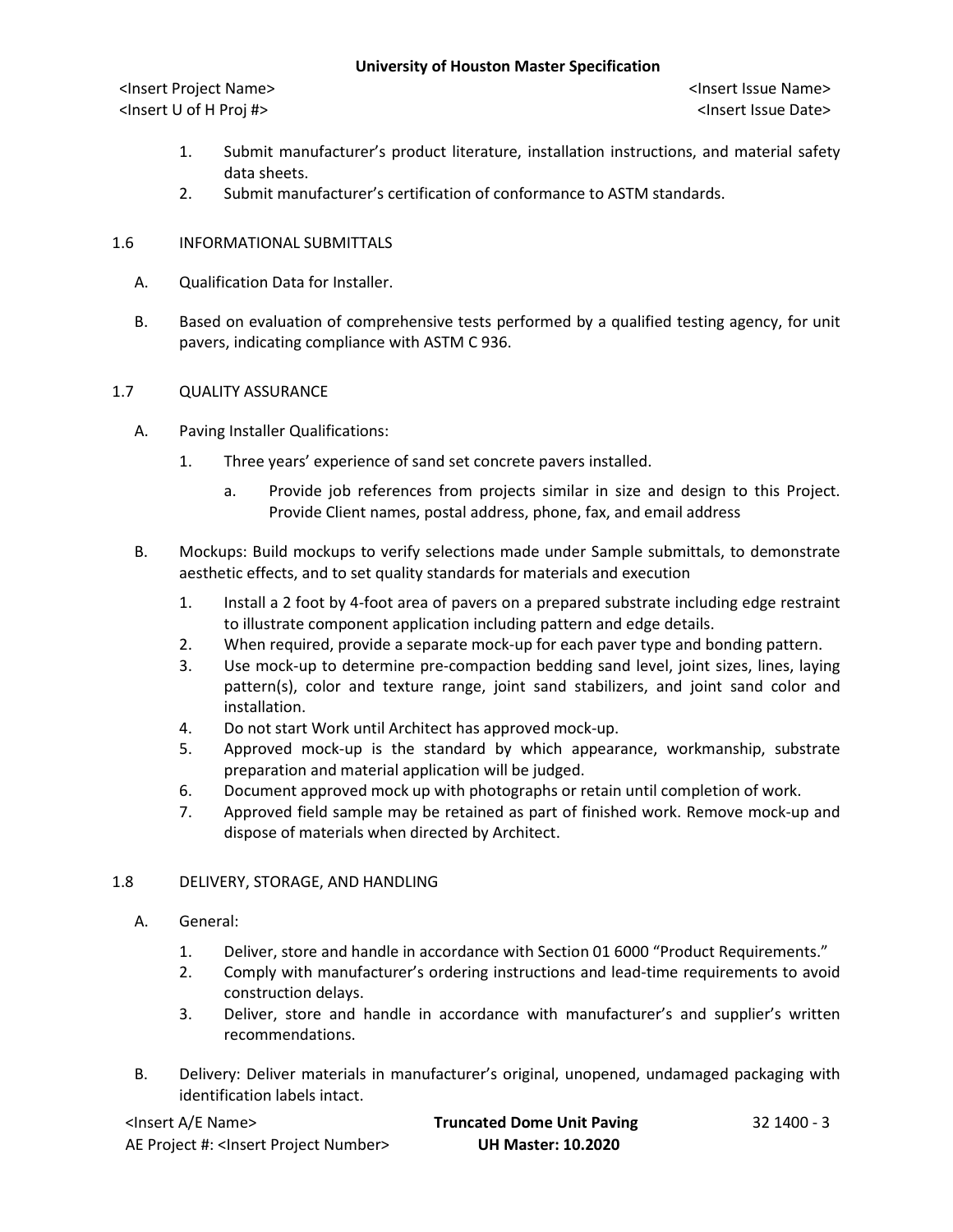<Insert Project Name> <Insert Issue Name> <Insert U of H Proj #> <Insert Issue Date>

- 1. Coordinate delivery and paving schedule to minimize interference with normal use of buildings adjacent to paving.
- 2. Deliver pavers to the site in steel banded, plastic banded or plastic wrapped packaging capable of transfer by fork lift or clamp lift.
- 3. Unload pavers with proper equipment, so no damage occurs to pavers.
- C. Storage: Store materials so they are protected from contamination by foreign substances and excessive moisture.
	- 1. Store pavers to prevent damage and staining.
	- 2. Store cementitious materials on elevated platforms, under cover, and in a dry location. Do not use cementitious materials that have become damp.
	- 3. Store liquids in tightly closed containers protected from freezing.
	- 4. Store aggregates where grading and other required characteristics can be maintained and contamination avoided.
	- 5. Do not store bedding sand and jointing sand on compacted aggregate base course or in areas that channel water into the sand.
	- 6. Cover bedding sand and jointing sand with waterproof covering. Secure the covering in place.

### 1.9 FIELD CONDITIONS

- A. Environmental Requirements:
	- 1. Do not install sand or pavers during heavy rain or snowfall.
	- 2. Do not install sand and pavers over frozen aggregate base materials.
	- 3. Do not install frozen sand or saturated sand.
	- 4. Do not install concrete pavers on frozen or saturated sand.

# PART 2 - PRODUCTS

# 2.1 MANUFACTURERS

A. Source Limitations: Obtain each type of unit paver, joint material, and setting material from single source with resources to provide materials and products of consistent quality in appearance and physical properties.

# 2.2 CONCRETE PAVERS

- A. Concrete Pavers: Solid interlocking paving units complying with ASTM C 936/C 936M and resistant to freezing and thawing when tested according to ASTM C 67, made from normalweight aggregates.
	- 1. Truncated Dome Unit Paver
		- a. Manufacturer: Jewell, an Oldcastle Company
		- b. Paver: Belgard Holland Stone ADA Paver (Standard Chamfered edges)

| <lnsert a="" e="" name=""></lnsert>                  | <b>Truncated Dome Unit Paving</b> | 32 1400 - 4 |
|------------------------------------------------------|-----------------------------------|-------------|
| AE Project #: <lnsert number="" project=""></lnsert> | <b>UH Master: 10.2020</b>         |             |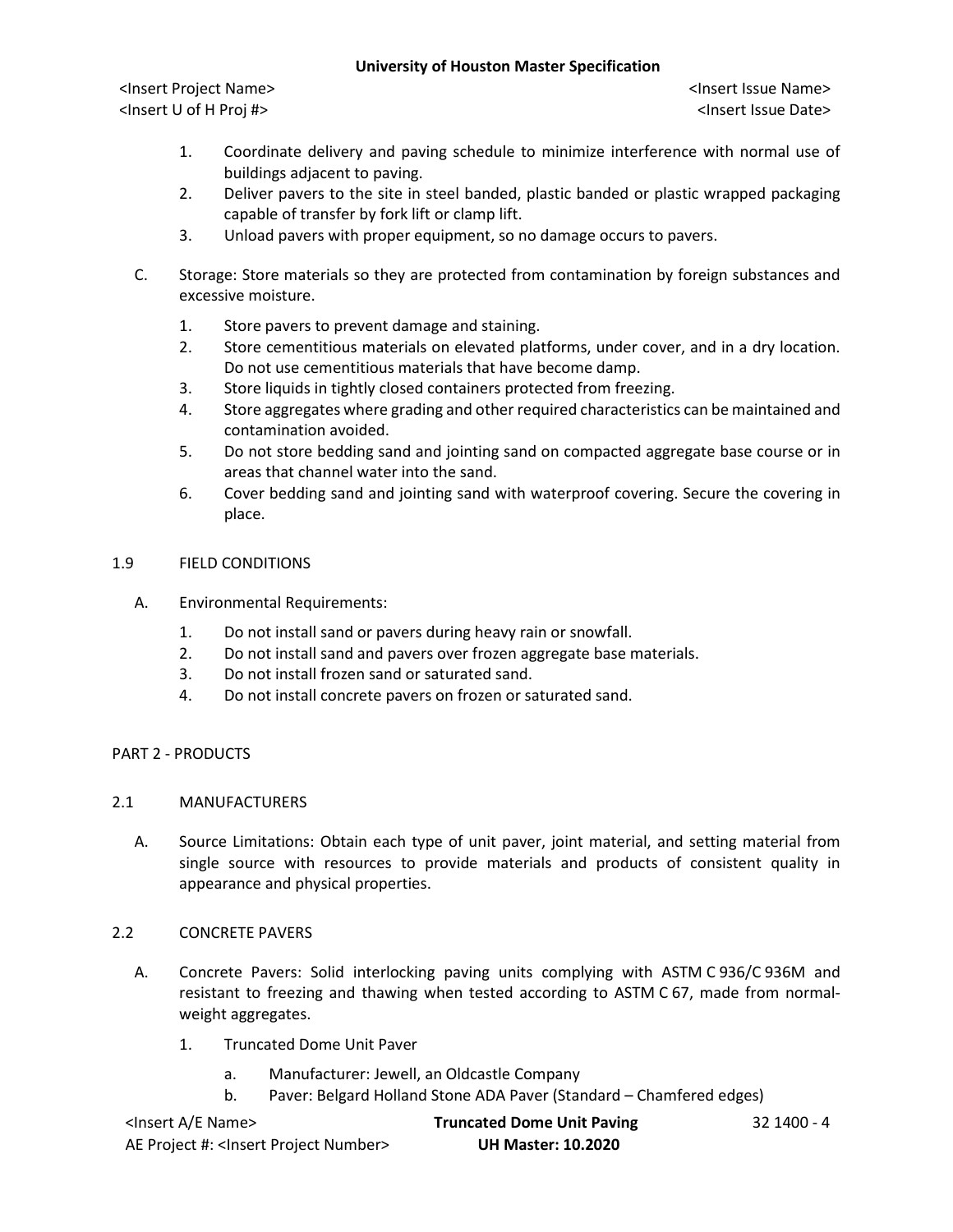- 1) Dimensions: 3-7/8 x 7-13/16 x 3-1/8 inches
- 2) Color: Grey/Graphite
- c. No substitutions.
- B. Average Compressive Strength: 8000 psi with no individual unit under 7200 psi when tested in accordance with ASTM C 140.
- C. Average Water Absorption: 5 percent with no unit greater than 7 percent when tested in accordance with ASTM C 140.
- D. Freeze/Thaw Resistance (ASTM C 1645): Provide test results to 28 freeze/thaw cycles with no greater loss than 225 g/m2 of surface area or 49 cycles with no greater loss than 500 g/m2 of surface area when tested in accordance with ASTM C 1645. Freeze-thaw testing requirements shall be waived for applications not exposed to freezing conditions.

# 2.3 CURBS AND EDGE RESTRAINTS

A. Job-Built Concrete Edge Restraints: Comply with requirements in Section 03 3000 "Cast-in-Place Concrete" for normal-weight, air-entrained, ready-mixed concrete with minimum 28-day compressive strength of 3000 psi.

#### 2.4 BEDDING AND JOINT SAND

- A. Provide bedding and joint sand as follows:
	- 1. Washed, clean, non-plastic, free from deleterious or foreign matter, symmetrically shaped, natural or manufactured from crushed rock.
	- 2. Do not use limestone screenings, stone dust, or sand for the bedding sand material that do not conform to the grading requirements of ASTM C 33.
	- 3. Do not use mason sand or sand conforming to ASTM C 144 for the bedding sand.
	- 4. Where pavers are subject to vehicular traffic, utilize sands that are as hard as practically available.
	- 5. Sieve according to ASTM C 36.
	- 6. Bedding Sand Material Requirements: Conform to the grading requirements of ASTM C 33 with modifications as shown in Table 1.

| н.<br>┑ |  |
|---------|--|
|---------|--|

| <b>ASTM C 33 Grading Requirements for Bedding Sand</b> |
|--------------------------------------------------------|
|--------------------------------------------------------|

| <insert a="" e="" name=""><br/><math>\mathbf{A} \mathbf{E}</math> . The set of the set of the set of <math>\mathbf{A} \mathbf{E}</math> . The set of <math>\mathbf{A} \mathbf{E}</math></insert> |                      | <b>Truncated Dome Unit Paving</b> |                        | 32 1400 - 5 |
|--------------------------------------------------------------------------------------------------------------------------------------------------------------------------------------------------|----------------------|-----------------------------------|------------------------|-------------|
|                                                                                                                                                                                                  | No. 30 (0.600 mm)    |                                   | 25 to 60               |             |
|                                                                                                                                                                                                  | No. 16 (1.18 mm)     |                                   | 50 to 85               |             |
|                                                                                                                                                                                                  | No. 8 (2.36 mm)      |                                   | 85 to 100              |             |
|                                                                                                                                                                                                  | No. 4 (4.75 mm)      |                                   | 95 to 100              |             |
|                                                                                                                                                                                                  | $3/8$ in. $(9.5$ mm) |                                   | 100                    |             |
|                                                                                                                                                                                                  | Sieve Size           |                                   | <b>Percent Passing</b> |             |
|                                                                                                                                                                                                  |                      |                                   |                        |             |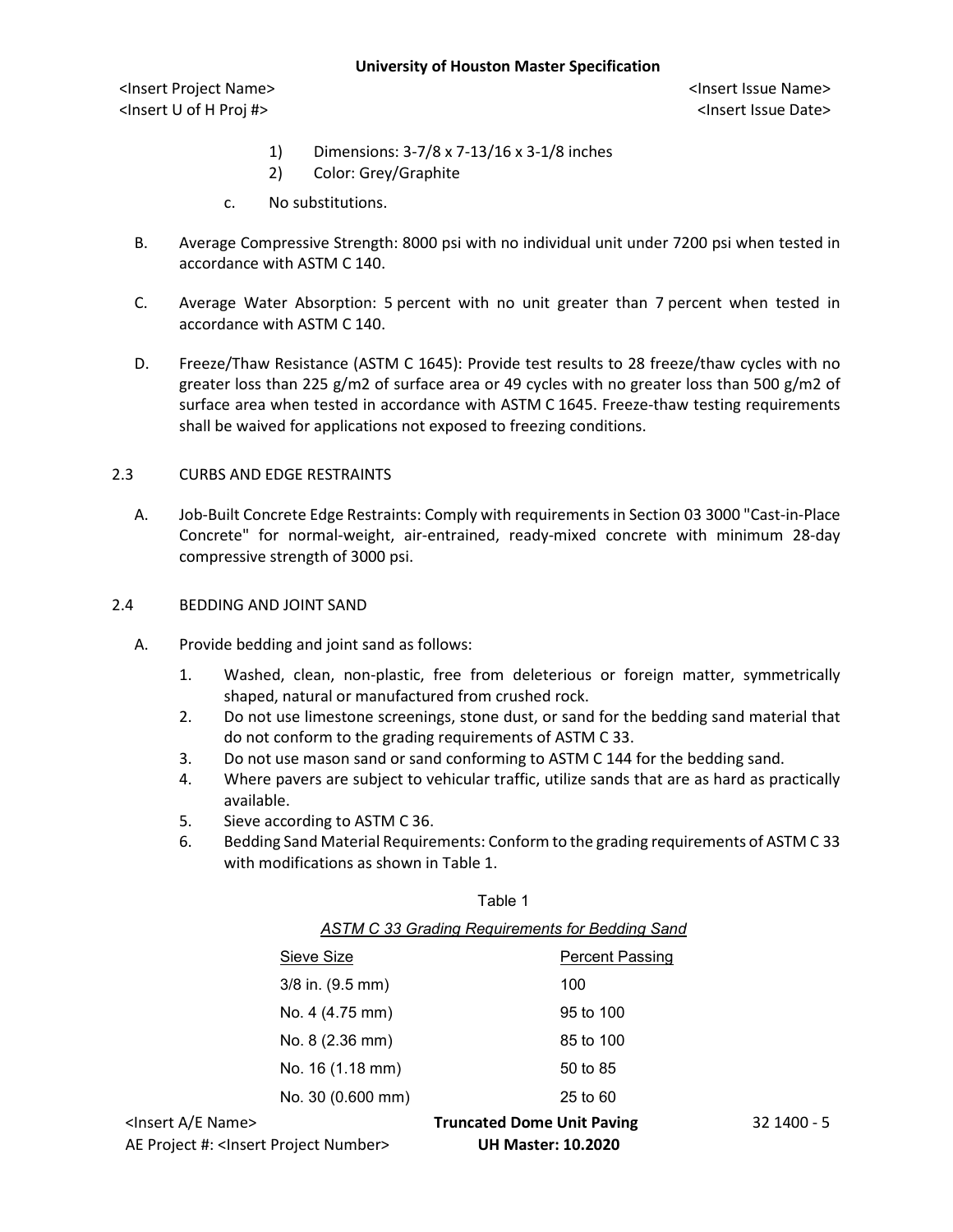| No. 50 (0.300 mm)  | 10 to $30$ |
|--------------------|------------|
| No. 100 (0.150 mm) | $2$ to 10  |
| No. 200 (0.075 mm) | $0$ to 1   |

7. Joint Sand Material Requirements: Conform to the grading requirements of ASTM C 144 as shown with modifications in Table 2 below:

| Sieve Size         | Natural Sand<br><b>Percent Passing</b> | Manufactured Sand<br><b>Percent Passing</b> |
|--------------------|----------------------------------------|---------------------------------------------|
| No. 4 (4.75 mm)    | 100                                    | 100                                         |
| No. 8 (2.36 mm)    | 95 to 100                              | 95 to 100                                   |
| No. 16 (1.18 mm)   | 70 to 100                              | 70 to 100                                   |
| No. 30 (0.600 mm)  | 40 to 75                               | 40 to 100                                   |
| No. 50 (0.300 mm)  | 10 to 35                               | 20 to $40$                                  |
| No. 100 (0.150 mm) | 2 to 15                                | 10 to 25                                    |
| No. 200 (0.075 mm) | $0$ to 1                               | 0 to 10                                     |

# Table 2 *ASTM C 144 Grading for Joint Sand*

#### 2.5 ACCESSORIES

- A. Provide accessory materials as follows:
	- 1. Breathable Joint Sand Stabilizing Sealer
		- a. Basis of Design Product: Surebond SB 1300 Matte Finish Breathable Joint Sand Stabilizing Sealer.
			- 1) Manufacturer: SEK-Surebond, Inc.
			- 2) To propose a substitution, refer to Section 01 2500 "Substitution Procedures."
		- b. Product Description:
			- 1) The product shall be a clear, epoxy-modified joint sand stabilizer and concrete sealer, capable of penetrating and sealing the pavement surface without causing a glossy or shiny surface finish.
			- 2) The product shall be manufactured as a joint sand stabilizer and labeled as such.
			- 3) The product shall conform to ASTM C1028 Static Coefficient of Friction requirements
			- 4) The product, as delivered, shall be liquid at typical ambient temperatures.
			- 5) The product shall have a VOC of less than 100 grams per liter.
			- 6) The product shall be designed to be installed after the joint sand has been installed.
			- 7) The product shall be water based and shall not contain solvents.

| <lnsert a="" e="" name=""></lnsert>                  | <b>Truncated Dome Unit Paving</b> | 32 1400 - 6 |
|------------------------------------------------------|-----------------------------------|-------------|
| AE Project #: <lnsert number="" project=""></lnsert> | <b>UH Master: 10.2020</b>         |             |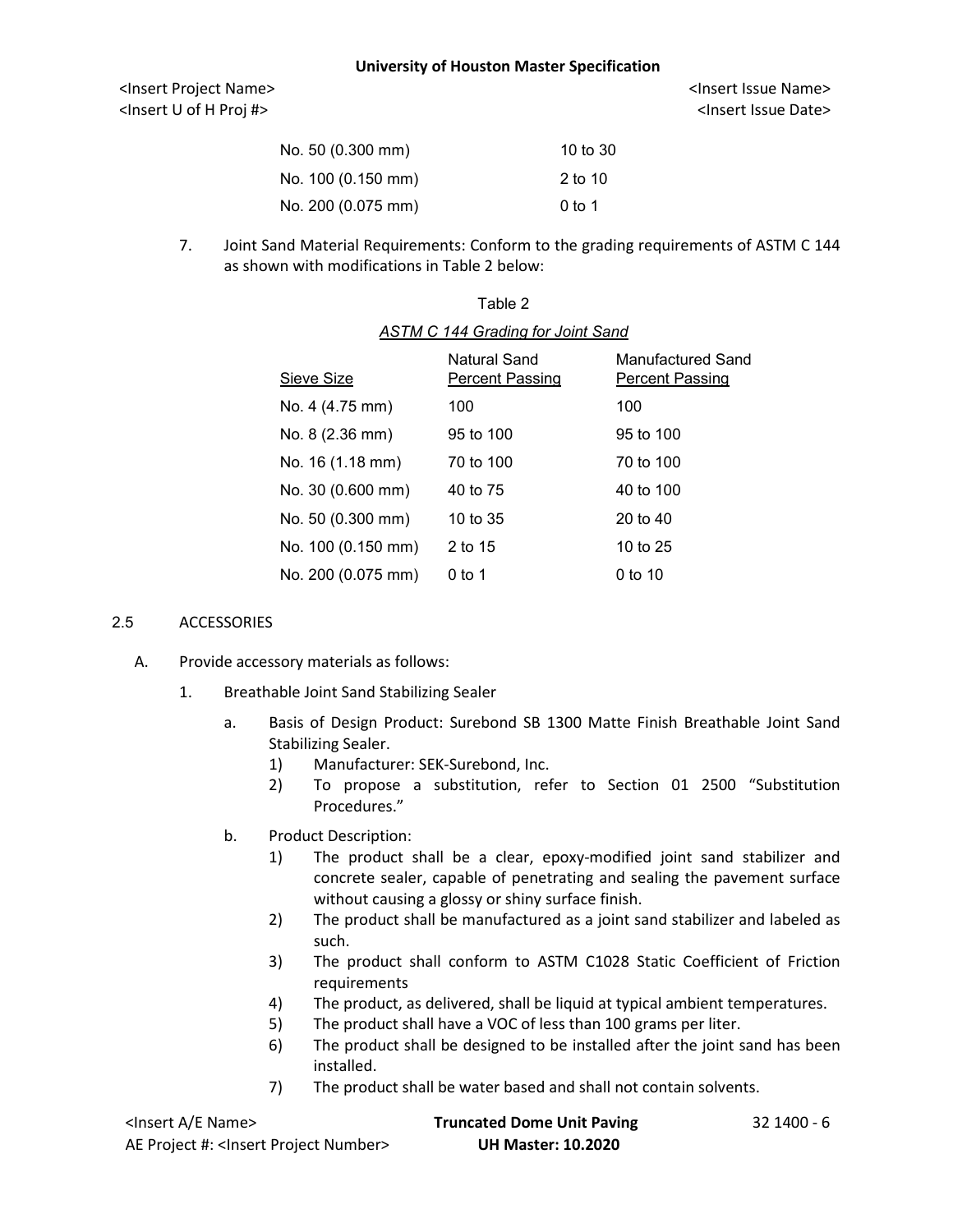<Insert Project Name> <Insert Issue Name> <Insert U of H Proj #> <Insert Issue Date>

- 8) The product shall be breathable as to allow efflorescence to escape.
- c. Product Performance Requirements
	- 1) Testing requirements:
		- a) The product shall be tested in accordance with the following standards and conditions, and the testing results shall meet or exceed the performance requirements as specified herein.
	- 2) Independent Laboratory:
		- a) Testing shall be performed by an independent laboratory meeting the requirements of ASTM E 329.95 and certified by the United States Bureau of Standards. Testing laboratory shall obtain all samples.
	- 3) Permeability:
		- a) The product shall conform to ASTM E 514.
	- 4) Water Vapor Transmission:
		- a) The product shall have a minimum water vapor transmission rate of 60 grams/meter $^{2}$ /day at an average dry film thickness of 3.5 to 4.0 mils and a relative humidity of 40% when tested as per ASTM D 1653.
- 2. Cleaners
	- a. Product: Provide cleaners and maintenance instructions per manufacturer's recommendations.
	- b. Cleaner shall not cause discoloration, noticeable sheen, or reduce pavement slip or skid resistance below specified value.

### PART 3 - EXECUTION

#### 3.1 EXAMINATION

- A. Verification of Site Conditions:
	- 1. Inspect, and certify in writing to Owner, that site conditions meet the following prior to bedding sand and paver installation:
		- a. Remove substances from concrete substrates including curing and sealing compounds, form oil, and laitance.
		- b. Remove organic, unstable, or unconsolidated material.
		- c. Sweep concrete substrates to remove dirt, dust, debris, and loose particles.
		- d. Verify conformance of subgrade preparation, compacted density, and elevations to specified requirements.
		- e. Verify geotextile placement, if applicable, in accordance with Drawings and Specifications.
		- f. Verify base course conformance to specified requirements. Do not use bedding sand to correct deficiencies in base course surface.
		- g. Verify written density test results for soil subgrade and base course.
		- h. Verify type, location and elevations of edge restraints, concrete collars around utility structures and drainage inlets.

| <lnsert a="" e="" name=""></lnsert>                  | <b>Truncated Dome Unit Paving</b> | 32 1400 - 7 |
|------------------------------------------------------|-----------------------------------|-------------|
| AE Project #: <lnsert number="" project=""></lnsert> | <b>UH Master: 10.2020</b>         |             |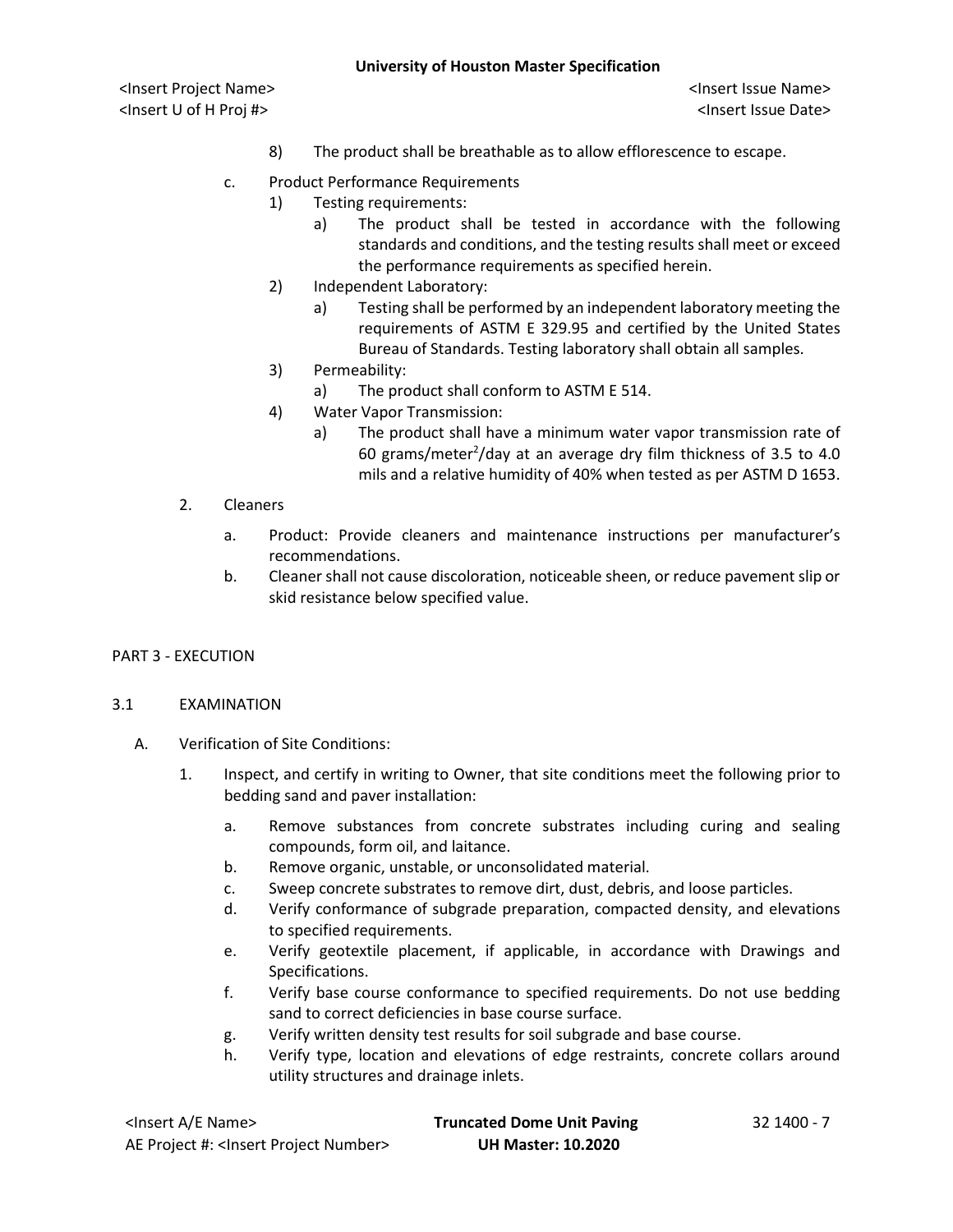<Insert Project Name> <Insert Issue Name> <Insert U of H Proj #> <Insert Issue Date>

- i. Verify that base course and geotextile fabric, if applicable, are ready to support sand, edge restraints, pavers, and imposed loads.
- 2. Do not proceed with bedding sand or paver installation until satisfactory base course conditions are verified by Contractor.
- 3. Verify that base course is dry and certified by Contractor as meeting material, installation, and grade specifications.
- 4. Field Measurements:
	- a. Determine actual paver dimensions (including tolerances) and coordinate with dimensions for pavement areas indicated on Drawings prior to any pavement installation. Adjust pavement area dimensions to eliminate unnecessary paver cutting.

### 3.2 PREPARATION

- A. Edge Restraint Preparation:
	- 1. Install edge features and penetrations including curbs, surrounds and bases prior to placing bedding sand layer.
	- 2. Install edge restraints as indicated on Drawings and in accordance with manufacturer's recommendations
- 3.3 INSTALLATION GENERAL
	- A. Do not use unit pavers with chips, cracks, voids, discolorations, or other defects that might be visible or cause staining in finished work.
	- B. Expansion and Control Joints: Provide joint filler at locations and of widths indicated. Install joint filler before setting pavers. Make top of joint filler flush with top of pavers.
	- C. Provide edge restraints as indicated. Install edge restraints before placing unit pavers.
		- 1. Install job-built concrete edge restraints to comply with requirements in Section 03 3000 "Cast-in-Place Concrete."

### 3.4 INSTALLATION – CONCRETE UNIT PAVERS

- A. Spread bedding sand evenly over the base course and screed to a nominal 1 inch thickness.
- B. Spread bedding sand evenly over the base course and screed rails, using the rails and/or edge restraints to produce a nominal 1 inch thickness, allowing for specified variation in the base surface.
	- 1. Do not disturb screeded sand.
	- 2. Screeded area shall not substantially exceed that which is covered by pavers in one day.
	- 3. Do not use bedding sand to fill depressions in the base surface.

| <lnsert a="" e="" name=""></lnsert>                  | <b>Truncated Dome Unit Paving</b> | 32 1400 - 8 |
|------------------------------------------------------|-----------------------------------|-------------|
| AE Project #: <lnsert number="" project=""></lnsert> | <b>UH Master: 10.2020</b>         |             |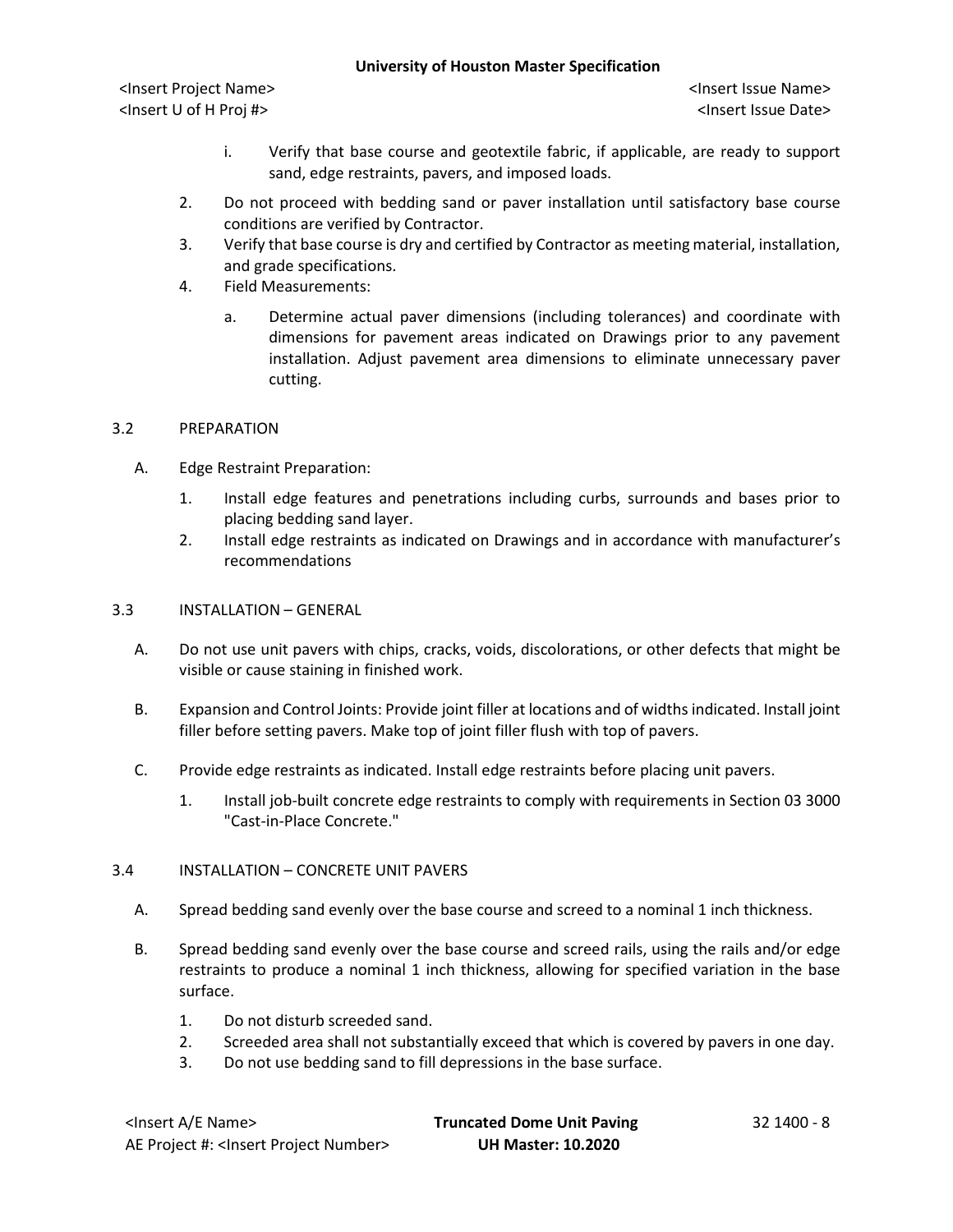- C. Lay pavers in pattern(s) shown on Drawings.
	- 1. Place units hand tight without using hammers.
	- 2. Mix pavers from at least three pallets to produce uniform color blends. Follow manufacturer's recommendations for color blending.
	- 3. Make horizontal adjustments to placement of laid pavers with rubber hammers as required.
- D. Provide joints between pavers between 1/16 inch and 3/16 inch wide. No more than 5% of the joints shall exceed 1/4 inch wide to achieve straight bond lines.
- E. Joint (bond) lines shall not deviate more than  $\pm 1/4$  inch..
- F. Fill gaps at the edges of the paved area with cut pavers or edge units.
- G. Cut pavers to be placed along the edge with a double blade paver splitter or masonry saw.
- H. Adjust bond pattern at pavement edges such that cutting of edge pavers is minimized. All cut pavers exposed to vehicular tires shall be no smaller than one-third of a whole paver.
- I. Keep skid steer and forklift equipment off newly laid pavers that have not received initial compaction and joint sand.
- J. Use a low-amplitude plate compactor capable of at least minimum of 4,000 lbf at a frequency of 75 to 100 Hz to vibrate the pavers into the sand. Remove any cracked or damaged pavers and replace with new units.
- K. Simultaneously spread, sweep and compact dry joint sand into joints continuously until full. This will require at least 4 to 6 passes with a plate compactor. Do not compact within 6 feet of unrestrained edges of paving units.
- L. All work within 6 feet of the laying face shall be left fully compacted with sand-filled joints at the end of each day or compacted upon acceptance of the work. Cover the laying face or any incomplete areas with plastic sheets overnight if not closed with cut and compacted pavers with joint sand to prevent exposed bedding sand from becoming saturated from rainfall.
- M. Remove excess sand from surface when installation is complete.
- N. Allow excess joint sand to remain on surface to protect pavers from damage from other trades. Remove excess sand when directed by Owner's Representative.
- O. Surface shall be broom clean after removal of excess joint sand.
- P. Apply Joint sand stabilizing sealer per manufacturer's installation instructions.
- Q. Return to site over a period of up to one year to add sand to fill joints as needed.